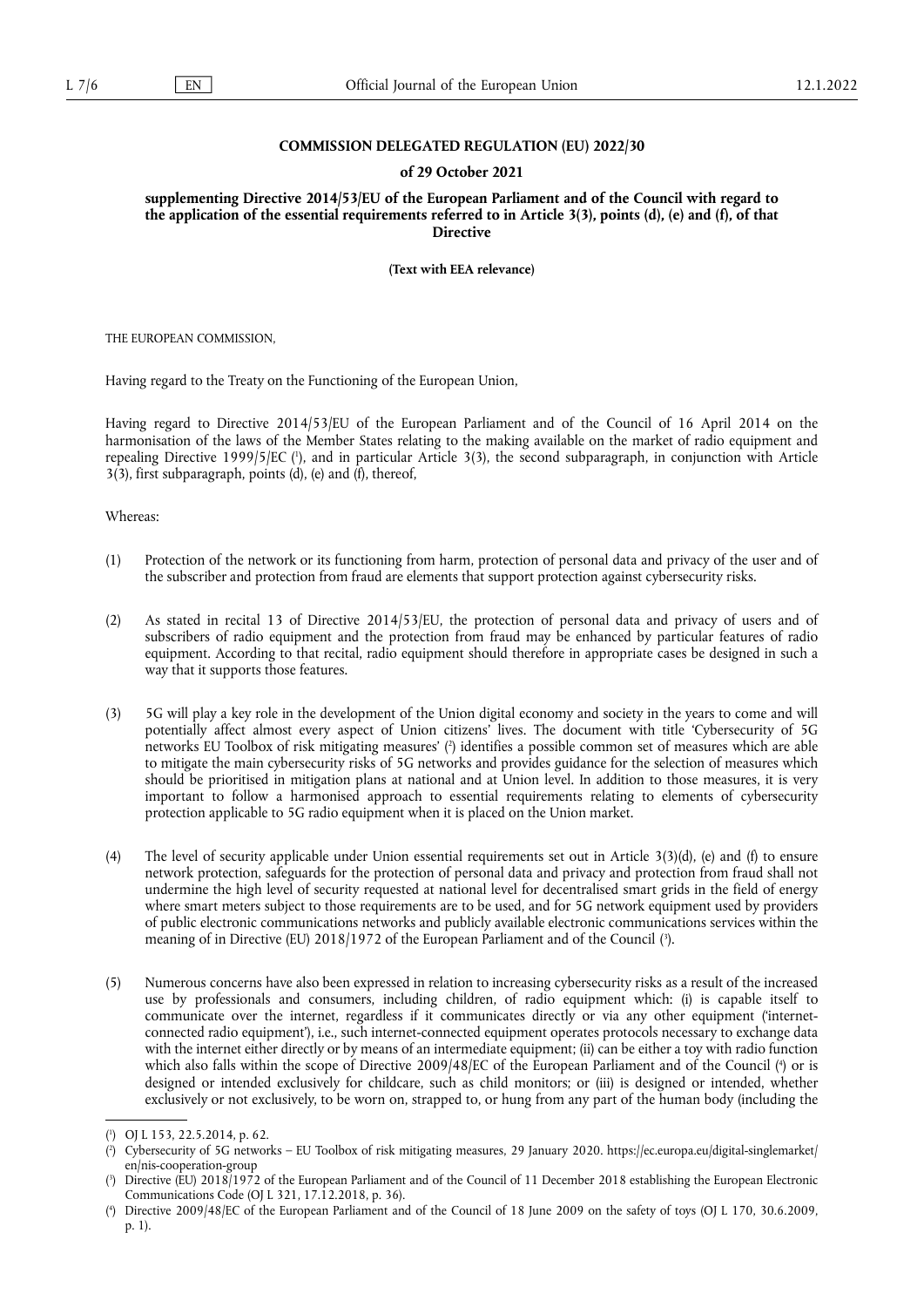head, neck, trunk, arms, hands, legs and feet) or any clothing (including headwear, hand wear and footwear) worn by human beings such as radio equipment in the form of wrist watch, ring, wristband, headset, earphone or glasses ('wearable radio equipment').

- (6) In this respect, any radio equipment for childcare, radio equipment covered by Directive 2009/48/EC or wearable radio equipment, which is capable itself to communicate over the internet, regardless if it communicates directly or via any other equipment, should be deemed to be internet-connected radio equipment. Implants, for example, should not be considered as wearable radio equipment as they are not worn on, strapped to, or hung from any part of the human body or any clothing. However, implants should be deemed to be internet-connected radio equipment, if they are capable themselves to communicate over the internet, regardless if they communicate directly or via any other equipment.
- (7) Given the concerns raised due to the fact that radio equipment does not ensure protection against elements of cybersecurity risks, it is necessary to render applicable, for radio equipment within certain categories or classes, the essential requirements of Directive 2014/53/EU associated with the protection from harm to the network, protection of personal data and privacy of users and of subscribers and protection from fraud.
- (8) Directive 2014/53/EU applies to products that meet the definition of 'radio equipment' in Article 2 of that Directive, subject to specific exclusions specified in Article 1(2) and Article 1(3) of that Directive. Whilst the definition of radio equipment in Article 2 of Directive 2014/53/EU refers to equipment that can communicate with radio waves, no requirements of Directive 2014/53/EU make a distinction between the radio and non-radio functions of the radio equipment and therefore all aspects and parts of the equipment should comply with the essential requirements provided for in this delegated regulation.
- (9) As regards harm to the network or its functioning or misuse of network resources, unacceptable degradation of services can be caused by internet-connected radio equipment which do not ensure that networks are not harmed or are not misused. For example, an attacker may maliciously flood the internet network to prevent legitimate network traffic, disrupt the connections between two radio products, thus preventing access to a service, prevent a particular person from accessing a service, disrupt a service to a specific system or person or disrupt information. The degradation of online services can thus result in malicious cyber-attacks, which will lead to increased costs, inconveniences or risks for operators, service providers or users. Article 3(3), point (d), of Directive 2014/53/EU, which requires that radio equipment does not harm the network or its functioning nor misuse network resources, thereby causing an unacceptable degradation of service, should therefore apply to internet-connected radio equipment.
- (10) Concerns have also been raised as regards the protection of personal data and privacy of the user and of the subscriber of internet-connected radio equipment due to the ability of that radio equipment to record, store and share information, interact with the user, including children, when speakers, microphones and other sensors are integrated in that radio equipment. Those concerns relate, in particular to the ability of that radio equipment to record photos, videos, localisation data, data linked to the play experience as well as heartrate, sleeping habits or other personal data. For instance, advanced settings of the radio equipment can be accessed through a default password if the connection or the data are not encrypted or if a strong authentication mechanism is not in place.
- <span id="page-1-1"></span>(11) It is thus important that internet-connected radio equipment, which is placed on the Union market, incorporate safeguards to ensure that personal data and privacy are protected when they are capable of processing personal data as defined in Article 4(1) of Regulation (EU) 2016/679 of the European Parliament and of the Council [\(](#page-1-0) 5 ) or data

<span id="page-1-0"></span>[<sup>\(</sup>](#page-1-1) 5 ) Regulation (EU) 2016/679 of the European Parliament and of the Council of 27 April 2016 on the protection of natural persons with regard to the processing of personal data and on the free movement of such data, and repealing Directive 95/46/EC (General Data Protection Regulation) (OJ L 119, 4.5.2016, p. 1).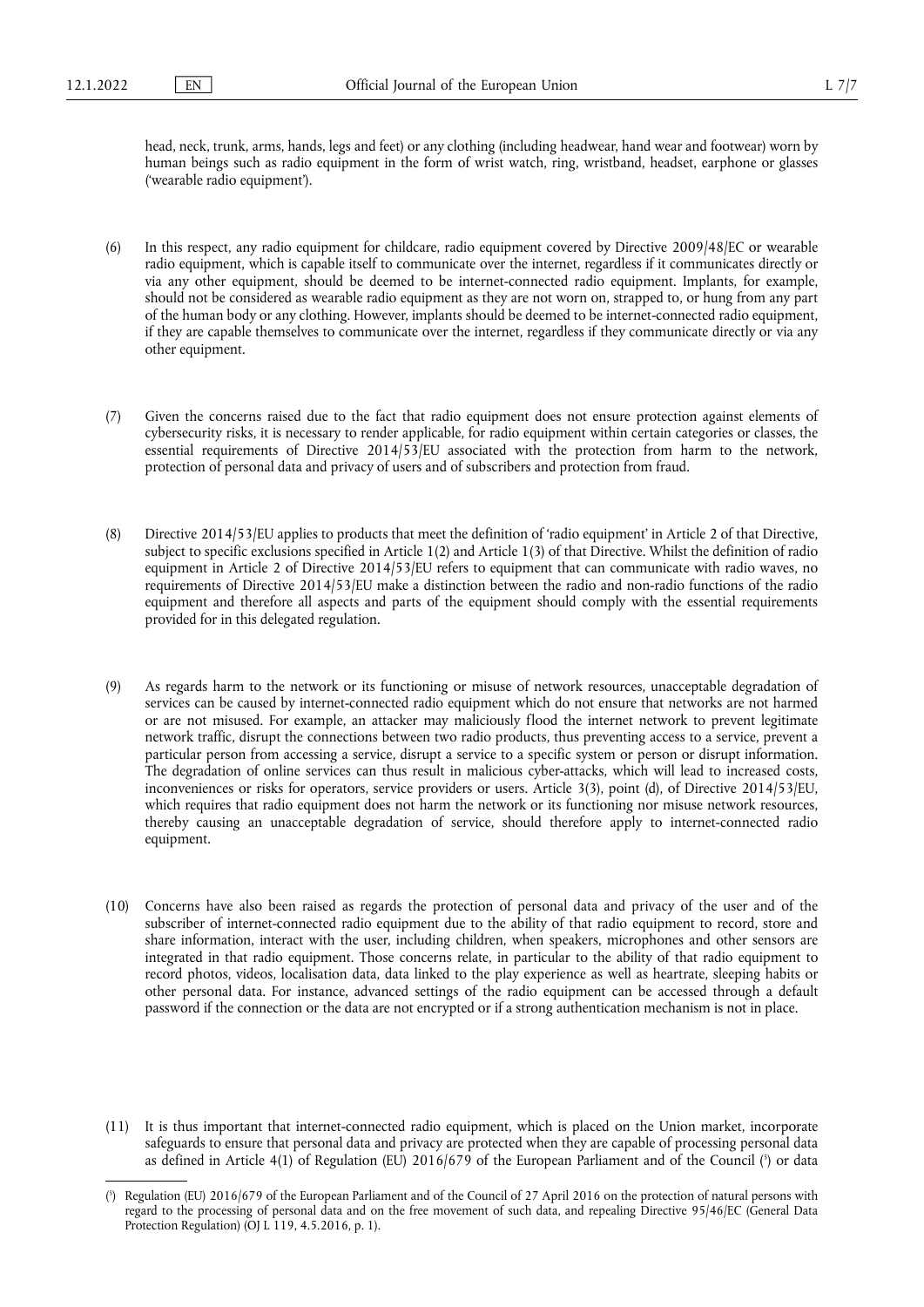<span id="page-2-4"></span>defined in Article 2, points (b) and (c), of Directive 2002/58/EC of the European Parliament and of the Council [\(](#page-2-0) 6 ). Article 3(3), point (e), of Directive 2014/53/EU should therefore apply to internet-connected radio equipment.

- (12) Additionally, as regards the protection of personal data and privacy, radio equipment for childcare, radio equipment covered by Directive 2009/48/EC and wearable radio equipment pose security risks even in the absence of an internet connection. Personal data can be intercepted when that radio equipment emit or receive radio waves and lack safeguards that ensure personal data and privacy protection. The radio equipment for childcare, the radio equipment covered by Directive 2009/48/EC and the wearable radio equipment can monitor and register a number of the user's sensitive (personal) data over time and retransmit them through communication technologies that might be insecure. The radio equipment for childcare, the radio equipment covered by Directive 2009/48/EC and the wearable radio equipment should also ensure protection of personal data and privacy, when they are capable of processing, within the meaning of Article 4(2) of Regulation (EU) 2016/679, of personal data, as defined in Article 4(1) of Regulation (EU) 2016/679, or traffic data and location data, as defined in Article 2, points (b) and (c), of Directive 2002/58/EC. Article 3(3), point (e), of Directive 2014/53/EU should therefore apply to that radio equipment.
- (13) As regards fraud, information including personal data can be stolen from internet-connected radio equipment, which do not ensure protection from fraud. Specific kinds of frauds concern internet-connected radio equipment when they are used to perform payments over the internet. The costs can be high and do not only concern the person who suffered the fraud, but also society as a whole (for example, the cost of police investigation, the costs of victim services, the costs of trials to establish responsibilities). It is therefore necessary to ensure trustworthy transactions and minimise the risk of incurring financial loss of the users of internet-connected radio equipment executing the payment via that radio equipment and of the recipient of the payment carried out via that radio equipment.
- <span id="page-2-5"></span>(14) Internet-connected radio equipment placed on the Union market should support features for ensuring protection from fraud when they enable the holder or user to transfer money, monetary value or virtual currency as defined in Article 2, point (d), of Directive (EU) 2019/713 of the European Parliament and of the Council ( 7 [\).](#page-2-1) Article 3(3), point (f), of Directive 2014/53/EU should therefore apply to that radio equipment.
- <span id="page-2-7"></span><span id="page-2-6"></span>(15) Regulation (EU) 2017/745 of the European Parliament and of the Council [\(](#page-2-2) 8 ) lays down rules on medical devices and Regulation (EU) 2017/746 of the European Parliament and of the Council [\(](#page-2-3) 9 ) lays down rules on in vitro diagnostic medical devices. Both Regulations (EU) 2017/745 and (EU) 2017/746 address certain elements of cybersecurity risks associated with the risks addressed by Article 3(3), points (d), (e) and (f), of Directive 2014/53/EU. Radio equipment to which either of those Regulations apply should therefore not fall within the categories or classes of radio equipment which should comply with the essential requirements set out in Article 3(3), points (d), (e) and (f), of Directive 2014/53/EU.

<span id="page-2-0"></span>[<sup>\(</sup>](#page-2-4) 6 ) Directive 2002/58/EC of the European Parliament and of the Council of 12 July 2002 concerning the processing of personal data and the protection of privacy in the electronic communications sector (Directive on privacy and electronic communications) (OJ L 201, 31.7.2002, p. 37).

<span id="page-2-1"></span>[<sup>\(</sup>](#page-2-5) 7 ) Directive (EU) 2019/713 of the European Parliament and of the Council of 17 April 2019 on combating fraud and counterfeiting of non-cash means of payment and replacing Council Framework Decision 2001/413/JHA (OJ L 123, 10.5.2019, p. 18).

<span id="page-2-2"></span>[<sup>\(</sup>](#page-2-6) 8 ) Regulation (EU) 2017/745 of the European Parliament and of the Council of 5 April 2017 on medical devices, amending Directive 2001/83/EC, Regulation (EC) No 178/2002 and Regulation (EC) No 1223/2009 and repealing Council Directives 90/385/EEC and 93/42/EEC (OJ L 117, 5.5.2017, p. 1).

<span id="page-2-3"></span>[<sup>\(</sup>](#page-2-7) 9 ) Regulation (EU) 2017/746 of the European Parliament and of the Council of 5 April 2017 on in vitro diagnostic medical devices and repealing Directive 98/79/EC and Commission Decision 2010/227/EU (OJ L 117, 5.5.2017, p. 176).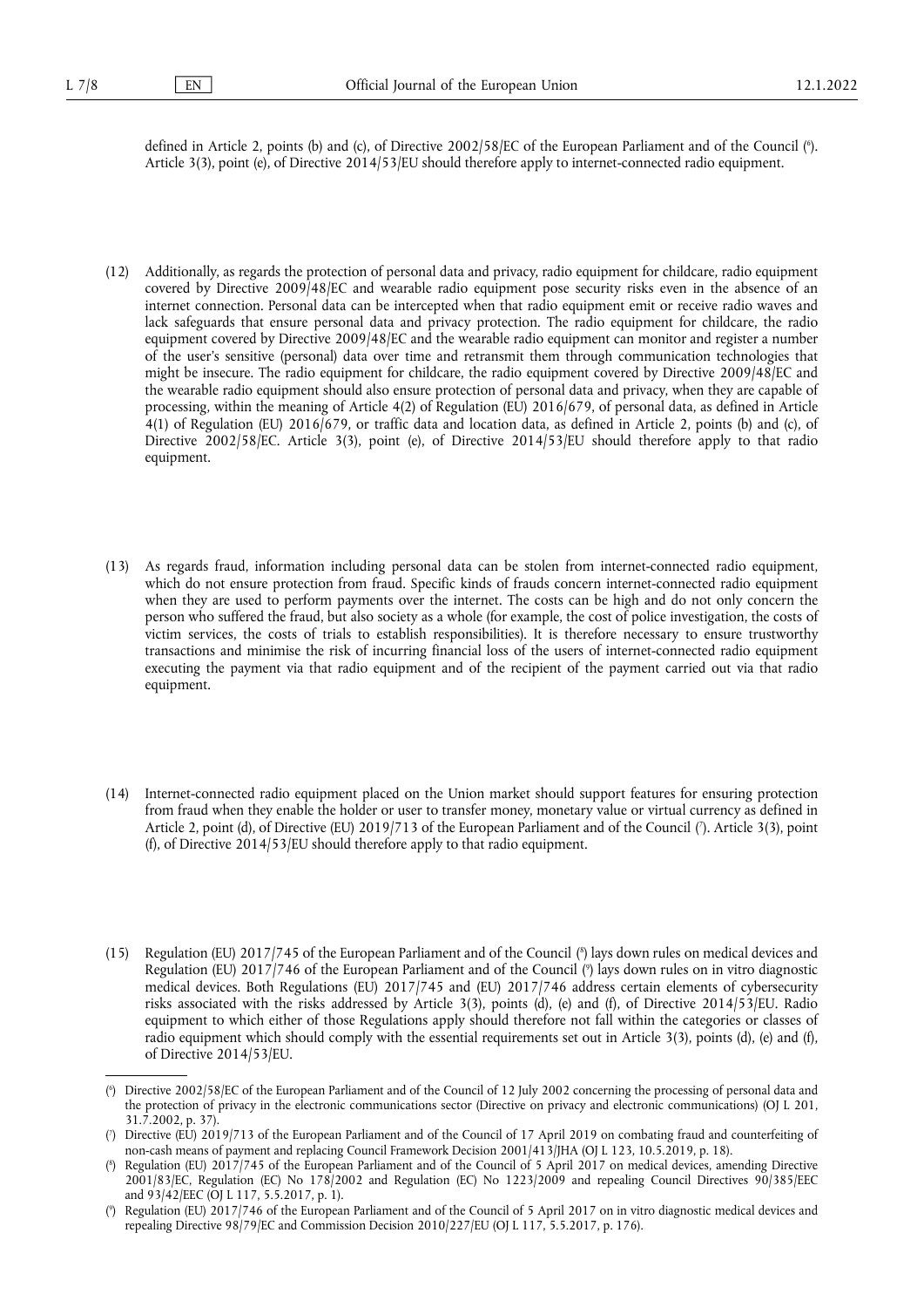- <span id="page-3-6"></span><span id="page-3-5"></span><span id="page-3-4"></span>(16) Regulation (EU) 2019/2144 of the European Parliament and of the Council ( $^{10}$ ) establishes requirements for the typeapproval of vehicles, and of their systems and components. In addition, the principal objective of Regulation (EU) 2018/1139 of the European Parliament and of the Council ( [11\)](#page-3-1) is to establish and maintain a high uniform level of civil aviation safety in the Union. Moreover, Directive (EU) 2019/520 of the European Parliament and of the Council  $(1^2)$  lays down the conditions for the interoperability of electronic road toll systems and for facilitating cross-border exchange of information on the failure to pay road fees in the Union. Regulations (EU) 2019/2144 and (EU) 2018/1139 and Directive (EU) 2019/520 address elements of cybersecurity risks associated with the risks set out in Article 3(3), points (e) and (f), of Directive 2014/53/EU. Radio equipment to which Regulations (EU) 2019/2144 and (EU) 2018/1139 or Directive (EU) 2019/520 apply should therefore not fall within the categories or classes of radio equipment which should comply with the essential requirements set out in Article 3(3), points (e) and (f), of Directive 2014/53/EU.
- <span id="page-3-7"></span>(17) Article 3 of Directive 2014/53/EU provides for essential requirements with which economic operators shall comply. In order to facilitate conformity assessment with those requirements, it provides for a presumption of conformity for radio equipment that complies with voluntary harmonised standards that are adopted in accordance with Regulation (EU) No 1025/2012 of the European Parliament and of the Council ( [13\)](#page-3-3) for the purpose of expressing detailed technical specifications of those requirements. The specifications will consider and address the level of risks that correspond to the intended use of each category or class of radio equipment concerned by this Regulation.
- (18) Economic operators should be provided with a sufficient time to adapt to the requirements of this Regulation. The application of this Regulation should therefore be deferred. This Regulation is not to prevent economic operators from complying with it from the date of its entry into force.
- (19) The Commission has carried out appropriate consultations during the preparatory work of the measures set out in this Regulation and has consulted the Expert Group on Radio Equipment,

HAS ADOPTED THIS REGULATION:

#### *Article 1*

1. The essential requirement set out in Article 3(3), point (d), of Directive 2014/53/EU shall apply to any radio equipment that can communicate itself over the internet, whether it communicates directly or via any other equipment ('internet-connected radio equipment').

<span id="page-3-0"></span><sup>(</sup> [10\)](#page-3-4) Regulation (EU) 2019/2144 of the European Parliament and of the Council of 27 November 2019 on type-approval requirements for motor vehicles and their trailers, and systems, components and separate technical units intended for such vehicles, as regards their general safety and the protection of vehicle occupants and vulnerable road users, amending Regulation (EU) 2018/858 of the European Parliament and of the Council and repealing Regulations (EC) No 78/2009, (EC) No 79/2009 and (EC) No 661/2009 of the European Parliament and of the Council and Commission Regulations (EC) No 631/2009, (EU) No 406/2010, (EU) No 672/2010, (EU) No 1003/2010, (EU) No 1005/2010, (EU) No 1008/2010, (EU) No 1009/2010, (EU) No 19/2011, (EU) No 109/2011, (EU) No 458/2011, (EU) No 65/2012, (EU) No 130/2012, (EU) No 347/2012, (EU) No 351/2012, (EU) No 1230/2012 and (EU) 2015/166 (OJ L 325, 16.12.2019, p. 1).

<span id="page-3-1"></span><sup>(</sup> [11\)](#page-3-5) Regulation (EU) 2018/1139 of the European Parliament and of the Council of 4 July 2018 on common rules in the field of civil aviation and establishing a European Union Aviation Safety Agency, and amending Regulations (EC) No 2111/2005, (EC) No 1008/2008, (EU) No 996/2010, (EU) No 376/2014 and Directives 2014/30/EU and 2014/53/EU of the European Parliament and of the Council, and repealing Regulations (EC) No 552/2004 and (EC) No 216/2008 of the European Parliament and of the Council and Council Regulation (EEC) No 3922/91 (OJ L 212, 22.8.2018, p. 1).

<span id="page-3-2"></span><sup>(</sup> [12\)](#page-3-6) Directive (EU) 2019/520 of the European Parliament and of the Council of 19 March 2019 on the interoperability of electronic road toll systems and facilitating cross-border exchange of information on the failure to pay road fees in the Union (OJ L 91, 29.3.2019, p. 45).

<span id="page-3-3"></span><sup>(</sup> [13\)](#page-3-7) Regulation (EU) No 1025/2012 of the European Parliament and of the Council of 25 October 2012 on European standardisation, amending Council Directives 89/686/EEC and 93/15/EEC and Directives 94/9/EC, 94/25/EC, 95/16/EC, 97/23/EC, 98/34/EC, 2004/22/EC, 2007/23/EC, 2009/23/EC and 2009/105/EC of the European Parliament and of the Council and repealing Council Decision 87/95/EEC and Decision No 1673/2006/EC of the European Parliament and of the Council (OJ L 316, 14.11.2012, p. 12).